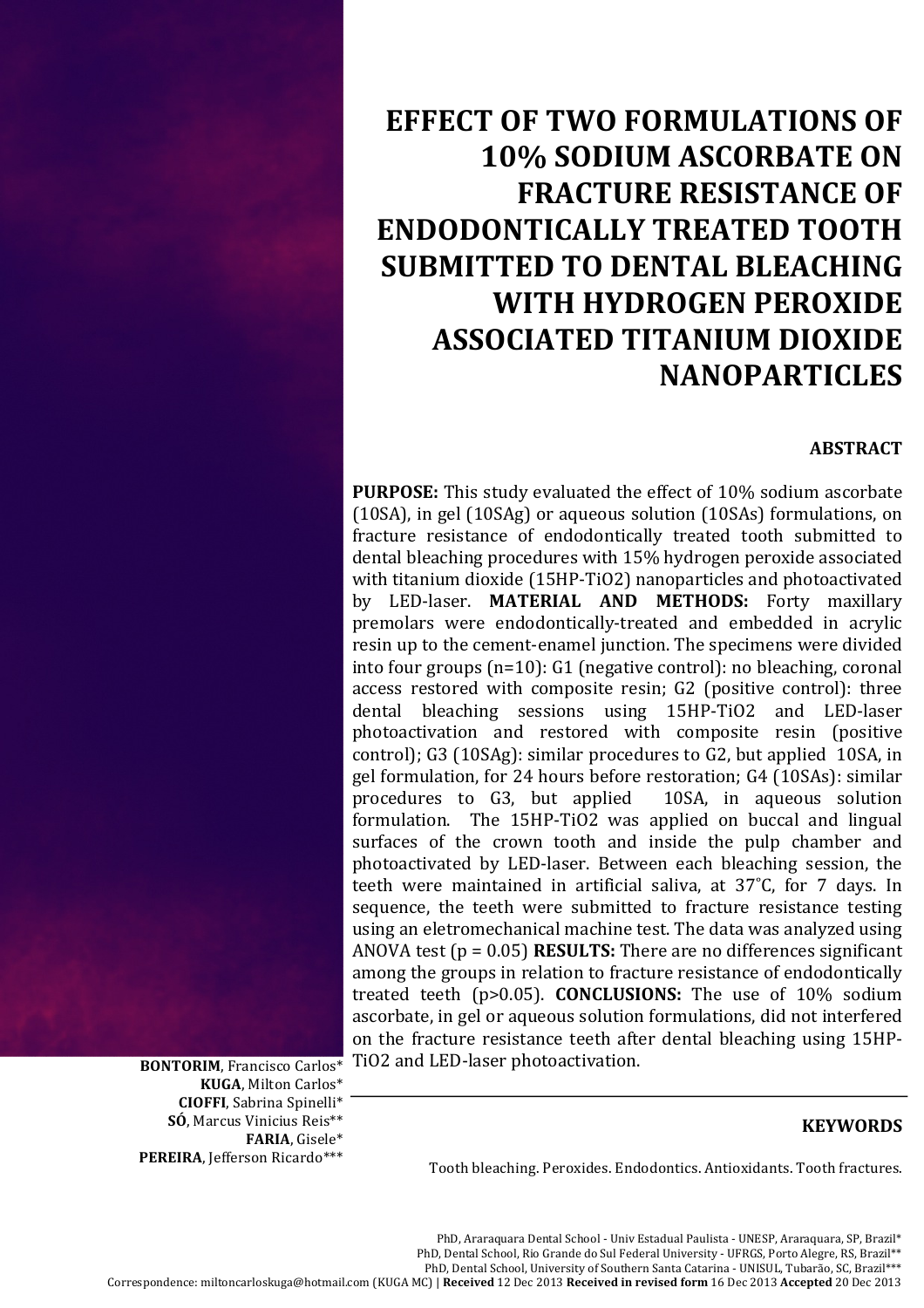## **INTRODUCTION**

The bleaching substances routinely used in endodontically treated teeth are hydrogen peroxide, carbamide peroxide, sodium perborate and sodium percarbonate. $1$ These substances release free oxygen that diffuses into the dentin and/or enamel promoting discoloration of the substrate by an  $oxidation-reduction$  reaction.<sup>2-4</sup> Hydrogen peroxide has a low molecular weight and at a high concentration is caustic and can damage the oral tissues and release free radicals in high quantity. $1,5$ 

Dental bleaching can be accelerated by heat and photoactivation.<sup>5</sup> Several light sources have been proposed, such as the LED (Light Emitted Diode)-laser system, which provide a highly selective and concentrated energy source.<sup>6</sup> However, because the photoactivation did not substantially heat the hydrogen peroxide gel, the incorporation of dyes or pigments in the composition of the bleaching agent were proposed in order to more effectively absorb light and convert it into heat<sup>7</sup>.

The titanium dioxide  $(TiO<sub>2</sub>)$  is an opaque inorganic pigment, chemically inert, thermally stable and with a high capacity to reflect light.<sup>8</sup> Irradiated in a variable UV spectrum to blue visible light (approximately  $380-450$  nm), changes its electric charge providing destabilization of the hydrogen peroxide molecule.<sup>6</sup> Its use is still controversial, although there are reports that bleaching can be favored depending on the generation of oxidative radicals through  $TiO<sub>2</sub>$ photocatalysis<sup>9</sup>. However, it is demonstrated that the presence of  $TiO<sub>2</sub>$ , photoactivated by ultraviolet laser or LED-laser did not improve the esthetic results provided by the  $35\%$  H<sub>2</sub>O<sub>2</sub> gel. $8$  Since the particle size of the pigment can also affect the results, the use of  $TiO<sub>2</sub>$ nanoparticles has recently been advocated.<sup>8</sup> Therefore, the addition of  $TiO<sub>2</sub>$  in the hydrogen peroxide gel is still controvesial and its effects on the tooth structure are still unknown.<sup>10</sup>

Several adverse effects caused by peroxides are described.<sup>1</sup> In particular, in endodontically treated teeth, there are reported interferences in the adhesion of restorative materials, risk of external resorption, changes in the structure of the enamel and dentin, increased dentin permeability and a reduction in the dentin microhardness. $11-22$  However, the reduction of the fracture resistance of dental crowns after the use of bleaching agents, is one of the most controversial consequences. $23,24$  To minimize these adverse effects, the use of antioxidants before the final restoration has been recommended.25,26

Sodium ascorbate is a neutral solution, antioxidant and biologically compatible, recommended to reverse the deleterious effects caused by oxidizing agents.<sup>25-27</sup> When used after bleaching with 38% hydrogen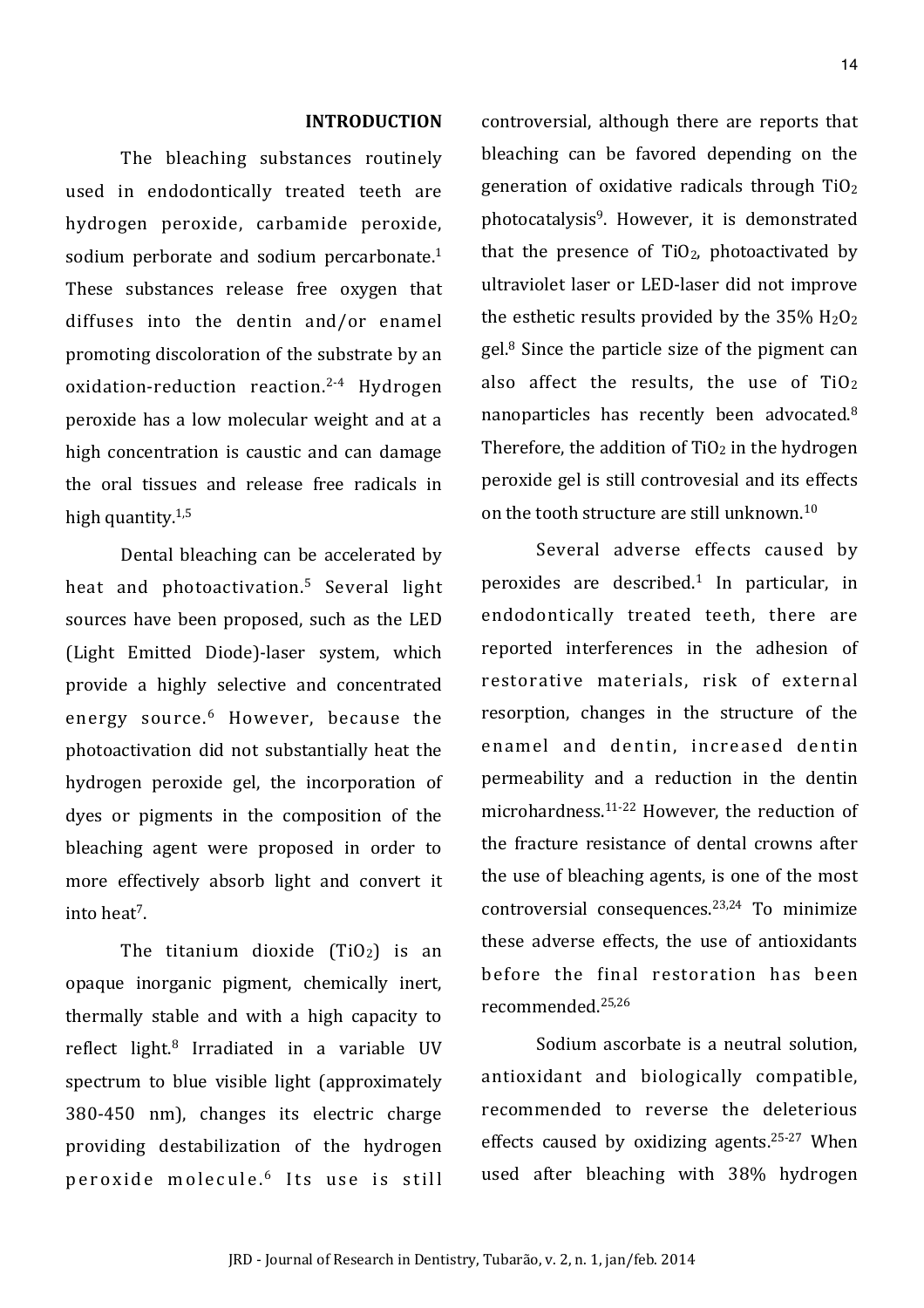peroxide, it provides for the reestablishment of fracture resistance of endodontically-treated teeth.<sup>28</sup> However, its efficiency is directly related with the time application and/or formulation presentation to promote an efficient contact with the dentin submitted to bleaching protocols. $28-30$ 

Teeth immediately restored after crown bleaching with hydrogen peroxide in high concentrations have a lower fracture resistance. $24,28$  But it is unknown if the bleaching treatment with new agents using lower concentrations of hydrogen peroxide associated with titanium dioxide nanoparticles and photoactivated by LED-laser system, also reduce the fracture resistance of the endodontically-treated tooth. On the other hand, there are no studies that evaluate if the previous use of 10% sodium ascorbate, in liquid or gel formulation has a beneficial effect on the crown fracture resistance.

The aim of this study was to evaluate the effect on fracture resistance strength of endodontically treated teeth, after the use of  $10\%$  sodium ascorbate, in the liquid or gel formulation, in endodontically treated teeth submitted to bleaching with hydrogen peroxide with  $TiO<sub>2</sub>$  nanoparticles and a photoactivated LED-laser system. The null hypothesis was that 10% ascorbate sodium, in gel or aqueous solution, does not interfered in fracture resistance of endodontically treated teeth after dental bleaching using  $15HP-TiO<sub>2</sub>$ .

## **MATERIAL-AND-METHODS**

After- Human- Research- Ethics- Committeeapproval, forty human premolars with similar anatomy, obtained from extractions for orthodontic reasons from patients 15 to 25 years old were usedin this study. All teeth were stored in 0.1% thymol solution- and- maintained- at- $4^{\circ}$ C. Previous- to-theutilization, the teeth were immersed in-distilledwater-for-complete-removal-of-thymol-residues-for-24 hours and examined under a stereomicroscope magnification of 20x (Leica microsystems, Wetzlar, Germany) to exclude and replace those teeth withfracture/cracks lines or fissures.

After the access cavity preparation, the working-length- was-determined-subtracting-1mmfrom the root length using a  $#15$  K-file (Maillefer, Ballaigues, Swtizerland). The instrumentation wasperformed- with- a- ProTaper- system- (Dentsply-Maillefer, Ballaigues, Switzerland) up to a F2 instrumentation. The root canal were irrigated with 5 mL of 2.5% sodium hypochlorite solution (Clororio, São- José do-Rio-Preto, SP, BR) betweeneach change of instrument. In sequence, the smearlayer-was-removed-using-17%-EDTA-(Biodinamica-Ind. Com, Ibiporã, PR Brazil), for 3 minutes and afinal irrigation with  $5$  mL of 2.5% sodium hypochlorite was performed. The root canals weredried- with-absorbent-paper-points- and-obturatedwith- AH- Plus- sealer- (Dentsply- DeTrey, Konstanz, Germany), using single cone technique. Radiographs-were-taken- to-verify-the-quality-of-theobturation.

A heated plugger (Touch'n Heat 5004; Sybron-Endo, Orange, CA, USA) was used to remove 2 mm of gutta-percha from the root canal and glass ionomer cement (R Maxxion; FGM Dental Products-Ltd., Joinville, SC, Brazil) was placed as a cervical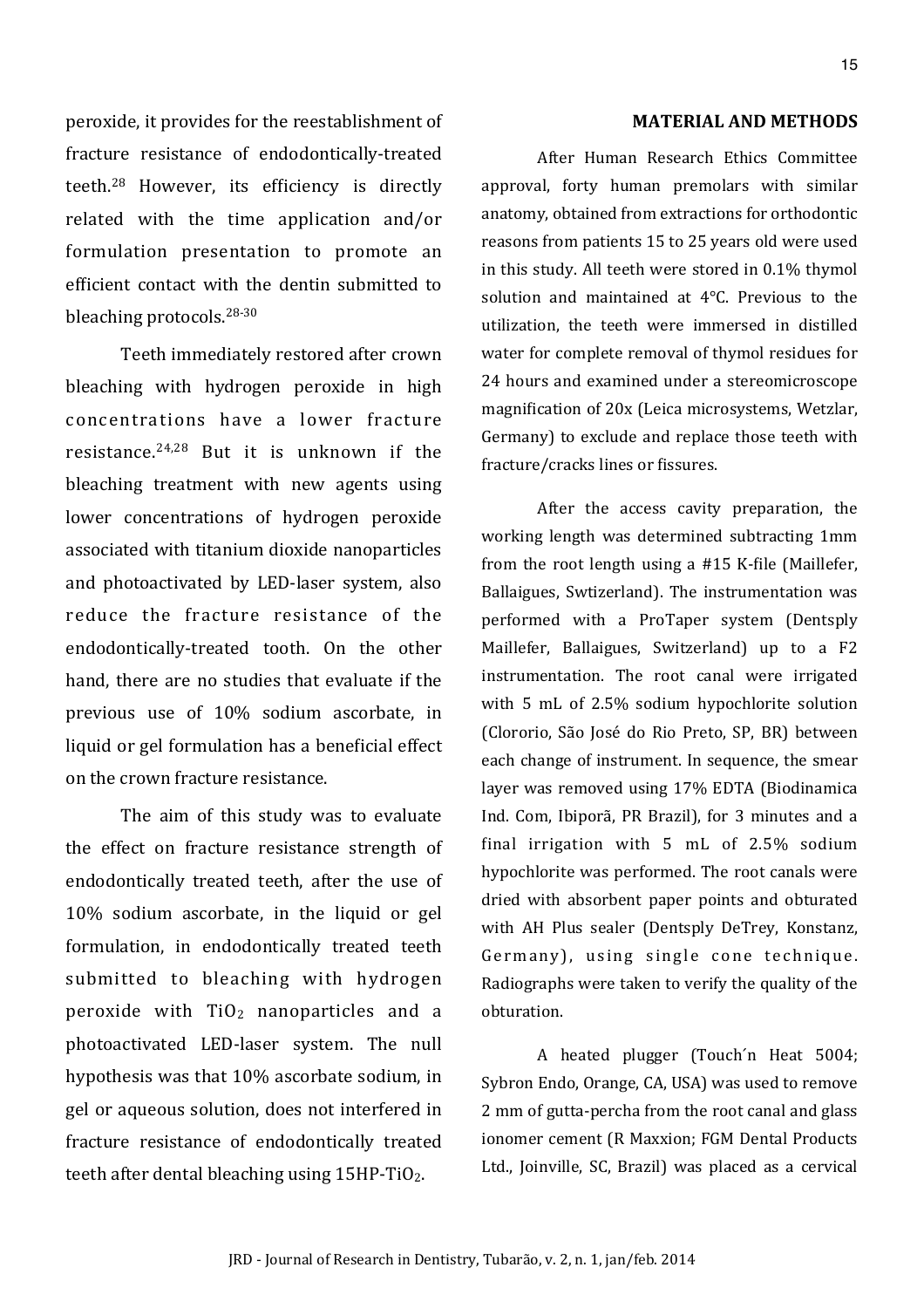barrier. All teeth were embedded in polyester resin-(Maxi- Rubber, São- Paulo, SP, Brazil) up- to- thecement-enamel junction, using a cylindrical plastic matrix (25 mm-long  $x$  19,5 mm in-diameter). The specimens remained untouched for 24 hours, untilcomplete resin polymerization.

The specimens were then divided into four groups  $(n=10)$ , according to the following protocol: G1: unbleached (negative control), restored with an adhesive system (Scothbond Multi-Purpose Adper- Adhesive- System, 3M- ESPE, St- Paul, MN, USA) and composite resin (Z100, 3M ESPE, St Paul, Mn- USA). The-access-cavity- was-etched- with- 37% phosphoric acid (Condac 37; FGM Dental Products, Ltd., Joinville, SC, USA) for 15 seconds and then rinsed- with-a- water-spray- for-10-seconds, leavingthe-dentin-moist. In sequence, a adhesive system-(Adper-Scotchbond- Multi-Purpose; 3M- ESPE, St-Paul, MN, USA), was applied to the dentin accordingto the-manufacturer- instructions- and- light-cured-(OrtholuxTM LED Curing Light; 3M Unitek, Sumaré, SP, Brazil) for 20 seconds. The teeth wereincrementally restored with composite resin (Z100, 3M-ESPE, St-Paul, MN, USA), applying 1.0 mm thick layers and light cured (OrtholuxTM LED Curing-Light; 3M Unitek, Sumaré, SP, Brazil) for 20seconds, in each layer, until the complete filling of the pulp chamber.

In G2 (15HP-TiO2, positive control): bleached with 15% H2O2 with TiO2 nanoparticles (Lite-Lase-Peroxide-15%, DMC-Equipment-Ltd., São-Carlos, SP, Brazil), photoactivated with a LED-laser system (Whitening lase II, DMC Equipment Ltd., São-Carlos, SP, BR). After the manipulation of the product, in accordance to the manufacturer instructions, a layer of 2 mm of the gel was applied to the buccal and lingual surfaces of the crown tooth and photoactivated with a LED-laser system

(Whitening lase II; DMC Equipment Ltd., São Carlos, SP, BR) for 3 minutes. After the aspiration of the gel, a new application for 3 minutes was performed. An identical light application was also performed in the pulp chamber. Thus, each face was subjected to six minutes of photoactivation.

After the application and activation of the gel, all surfaces were abundantly washed with distilled- water- and- two- additional- bleachingsessions, with intervals of 7 days between each, were performed. Between sessions, the pulpchambers were filled gutta percha and the coronalcavity- was- sealed- with- a- temporary- material- (Coltosol; Vigodente- SA- Ind.- Com., Rio- de- Janeiro, RJ, BR). All specimens were maintained in artificial saliva (Faculty of Pharmaceutical Sciences of Ribeirão- Preto, University of São- Paulo, Ribeirão Preto, SP, BR) during the study. After the conclusion of the bleaching procedures, the teethwere restorated in the same manner as G1.

In-G3 (10SAg), all procedures were realized similar- to- G2, but after the-dental-bleaching, thepulp chamber was filled with  $10\%$  sodium ascorbate in natrosol (Aphoticário, Araçatuba, SP, Brazil), for 24 hours, according previous reccommendation.<sup>28</sup> After this period, the pulpchamber-was-washed- with- 5.0 mL-distilled-water, dried with an air stream and restored in a similar manner- as- described- for- G1. In- G4 (10SAs),- allprocedures were realized similar to G3, but afterthe crown-bleaching, the pulp-chamber-was-filledwith- 10% sodium-ascorbate-solution-(Aphoticário, Aracatuba, SP, Brazil).

After the restoration, the teeth were again maintained at 37°C and after 24 hrs submitted to fracture strength testing using an electromechanical testing machine EMIC DL 2000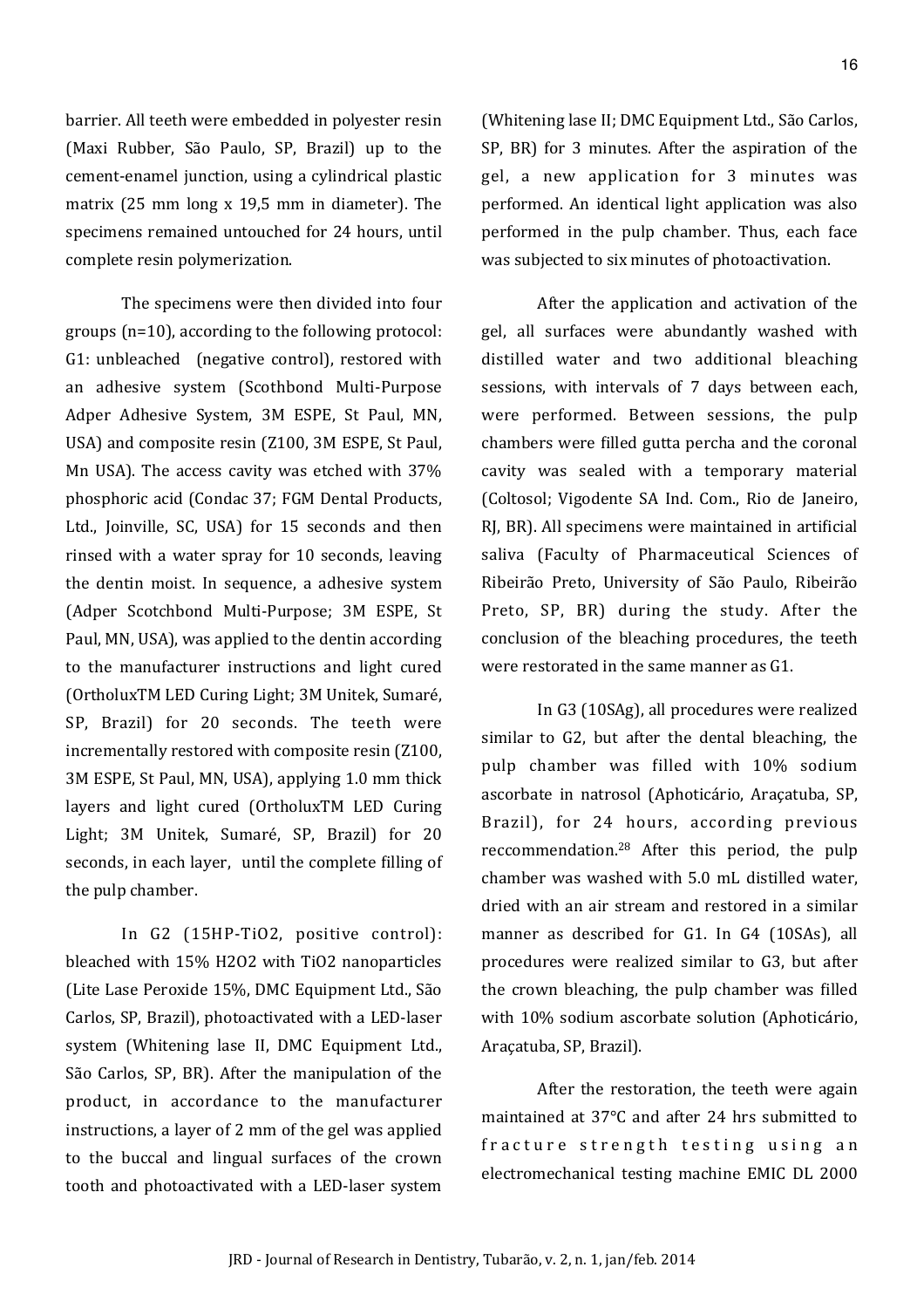(EMIC, São José dos Pinhais, PR, BR), at cross-head speed of 0.5 mm/min. The test-was-carried-outusing a 5-mm diameter round bar-positioned parallel- to- the-long- axis- of the- teeth- and- centeredover the teeth until the bar- just- contacted theslopes of the buccal and lingual cusps of the toothnear the composite-tooth interface. The forces necessary to fracture each tooth were measured in-KN. The moment of fracture- was-determined- by-adecrease in the force measurements in the testingmachine. The data was statistically analyzed by the one-way ANOVA test ( $p = 0.05$ ).

In the current study, only the  $15%$ peroxide hydrogen with  $TiO<sub>2</sub>$  photoactivated with LED-laser was evaluated. Although various techniques recommend using a combination of bleaching procedures, combining in-office and at-home bleaching procedures, only a single method to crown bleaching was used to avoid the interference of several techniques in the results.<sup>28</sup>

# Figure 1. Mean ultimate force required to fracture the endodontically treated teeth (KN). G1: unbleach teeth; G2 (15HP-TiO2): 15% hydrogen peroxide with titanium dioxide and LED-laser photoactivation; G3 (10SAg): 10% sodium ascorbate gel; G4(10SAs): 10% sodium ascorbate solution. There are no difference between groups ( $p > 0.05$ ).



The use of sodium ascorbate is recommended for the reestablishment of the bond strength of esthetic restorative materials, after the use of bleaching agents.<sup>25,26,30</sup> Free radicals released by hydrogen peroxide are

## **RESULTS**

Figure 1 shows the means and standard deviations of the loads required (in KN) to fracture the crowns in each group. There are no significant statistical differences among the groups G1 (0,75  $\pm$ 0,43 KN), G2  $(0.64 \pm 0.38 \text{ KN})$ , G3  $(0.71 \pm 0.18 \text{ KN})$ and G4 (0,75  $\pm$  0,47 KN) evaluated in this study (p  $> 0,05$ ).

#### **DISCUSSION**

The use of 10% sodium ascorbate, in the gel or liquid form, prior to the composite resin restoration in endodontically-treated teeth submitted to bleaching with 15% hydrogen peroxide associated with  $TiO<sub>2</sub>$ nanoparticles and photoactivated with LEDlaser did not interfered in the fracture resistance teeth when compared to bleached or unbleached crowns and immediately restored. The null hypothesis was accepted.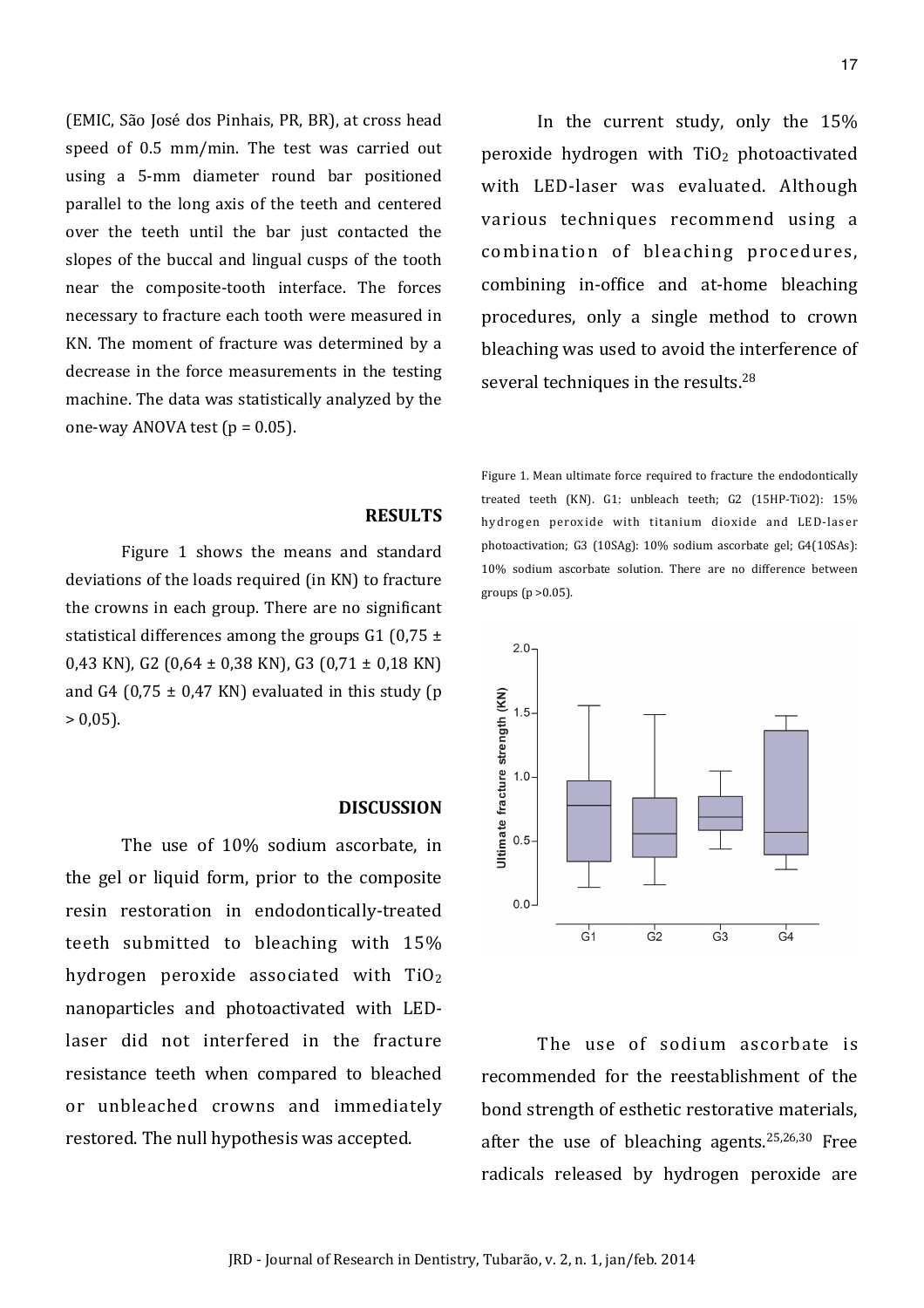combined with the hydroxyapatite and produces peroxide apatite, which degrades the two main tooth mineral components, calcium and phosphate. $31$  On the other hand, the use of an antioxidant before the restoration provides a greater adhesion between the resin and tooth. When used for 24 hrs previous to the composite resin restoration, it significantly increased the fracture resistance of endodontically-treated teeth.<sup>28</sup>

The protocol tested in the present study compared the use of gel or solution preparations, since the use of the gel preparation should be more practical and clinically more acceptable for applications. $32$ Despite different formulation, gel or liquid sodium ascorbate presentation did not increase the fracture resistance of the crowns.

The low hydrogen peroxide concentration used in present study possibly interfered in the results. The favorable effect of sodium ascorbate after dental bleaching apparently only is significant when used hydrogen peroxide in high concentration, which causes significant structural changes in dental structures.<sup>17,28</sup>

Between the bleaching sessions any dental bleaching protocol was not used. This procedure may have interfered in the results, because when the 9.5% hydrogen peroxide was applied as an at-home treatment combined is observed a decrease of crown resistance fracture. $28$  On the other hand, the fact that none of the antioxidant protocols statistically differed for the controls groups, it may be also related to the dentin substrate characteristics and the time of the antioxidant application.30,32

LED-laser system has a photo-thermal effect which is responsible for the activation of the pigments, providing a photocatalytic oxidation and increasing the temperature of the bleaching agent.<sup>33</sup> On the other hand, temperature elevation may exacerbate cracks and/or produce cracks that favor the fracture of the dental crown. $34$  Since the TiO<sub>2</sub> used in the bleaching agent employed in this study, presented in the light spectrum sensitization variable 380-450 nm and the LED-laser device used generates blue light and infrared laser, with a respective wavelength of 470 nm and 808 nm, it is possible that the LED-laser system did not provide the appropriate effects on the TiO<sub>2</sub>.<sup>6,8,35</sup>

Further studies are still required to evaluate the effects of interaction between antioxidant (sodium ascorbate) and dental bleaching protocols on fracture resistance of endodontically treated teeth.

## **CONCLUSION**

The use of 10% sodium ascorbate, in gel oraqueous-solution-formulation, for 24 hour after thedental- bleaching- protocol- using- 15%- hydrogen-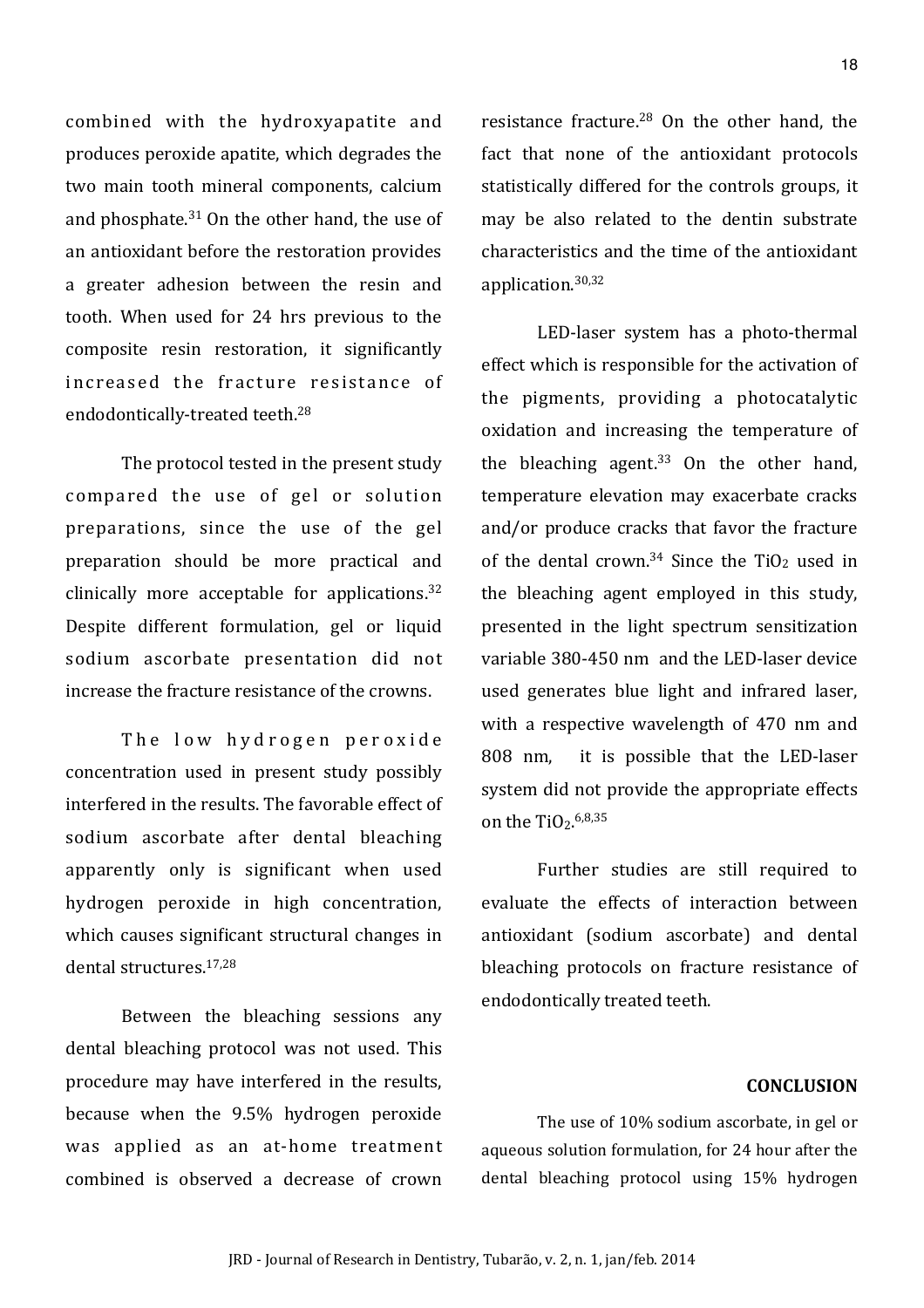peroxide- with- titanium-dioxide-nanoparticles- andphotoactivated with LED-laser, before restoration with-composite resin-did- not- interfered on thefracture resistance of endodontically treated teeth.

## **REFERENCES**

1. Plotino G. Buono L. Grande NM, Pameijer CH, Somma F. Nonvital tooth bleaching: A review of the literature and clinical procedures. J Endod. 2008; 34: 394-407.

2. McEvoy SA. Chemical agents for removing intrinsic stains from vital teeth. Part II Current techniques and their clinical application Quintessence Int. 1989; 20: 379:384.

3. Joiner A. The bleaching of teeth: A review of the literature. J Dent. 2006; 34: 412-419.

4. Chng HK, Ramli HN, Yap AU & Lim CT. Effect of hydrogen peroxide on intertubular dentine. J Dent. 2005; 33: 363-369.

5. Chen JH, Xu JW, Shing CX. Decomposition rate of hydrogen peroxide bleaching agents under various chemical and physical conditions. J Prosthet Dent. 1993; 69: 46-48.

6. Torres CRG, Borges AB, Kubo CH, Gonçalves SEP, Celaschi S, S GCE et al. Clareamento dental com fontes híbridas LED/LASER. São Paulo: Santos; 2007.

7. Baik JW, Rueggeberg FA, Liewehr FR. Effect of lightenhanced bleaching on in vitro surface and intrapulpal temperature rise. J Esthet Restor Dent. 2001; 13: 370:378.

8. Caneppele TMF, Torres CRG, Chung A, Goto EH, Lekevicius SC. Effect of photochemical activation of hydrogen peroxide bleaching gel with and without TiO2 and different wavelengths. Braz J Oral Sci. 2010; 9: 393:397.

9. Suyama Y, Otsuki M, Ogisu S, Kishikawa R, Tagami J, Ikeda M, Kurata H, Cho T. Effects of light sources and visible light-activated titanium dioxide photocatalyst on bleaching. Dent Mat J. 2009; 28: 693-699.

10. Nonami T, Ishibashi K, Ishibashi T, Kondo O. Bleaching of TiO2 photocatalyst: Part 1. Color alteration an microstructural changes by bleaching. Jpn J Conserv Dent. 2001; 44: 37-43.

11. Josey AL, Meyers IA, Romaniuk K, Symons AL. The effect of a vital bleaching technique on enamel surface morphology and the bonding of composite resin to enamel. J Oral Rehabil. 1996; 4: 244-250.

12. Kwon YH, Huo MS, Kim KH, Kim SK, KIM YJ. Effects of hydrogen peroxide on the light reflectance and morphology of bovine enamel. J Oral Rehabil. 2002; 29: 473:477.

13. Shinohara MS, Peris AR, Pimenta LAF, Ambrosano GMB. Shear bond strength evaluation on composite resin on enamel and dentin after nonvital bleaching. J Esthet Restor Dent. 2005; 17: 22-29.

14. Timpawat S, Nipattamanon C, Kijsamanmith K, Messer HH. Effect of bleaching agents on bonding to pulp chamber dentine. Int Endo J. 2005; 38: 211-217.

15. Forner L, Salmerón-Sánchez M, Palomares M, Llena C, Amengual J. The use of atomic force microscopy in determining the stiffness and adhesion force of human dentin after exposure to bleaching agents. J Endod. 2009; 35: 1384-1386.

16. Heller D, Skriber J, Lin LM. Effect of intracoronal bleaching on external cervical root resorption. J Endod. 1992; 18: 145-148.

17. Zalkind M, Arwaz JR, Goldman A, Rotstein I. Surface morphology changes in human enamel, dentin and cementum following bleaching: a scanning electron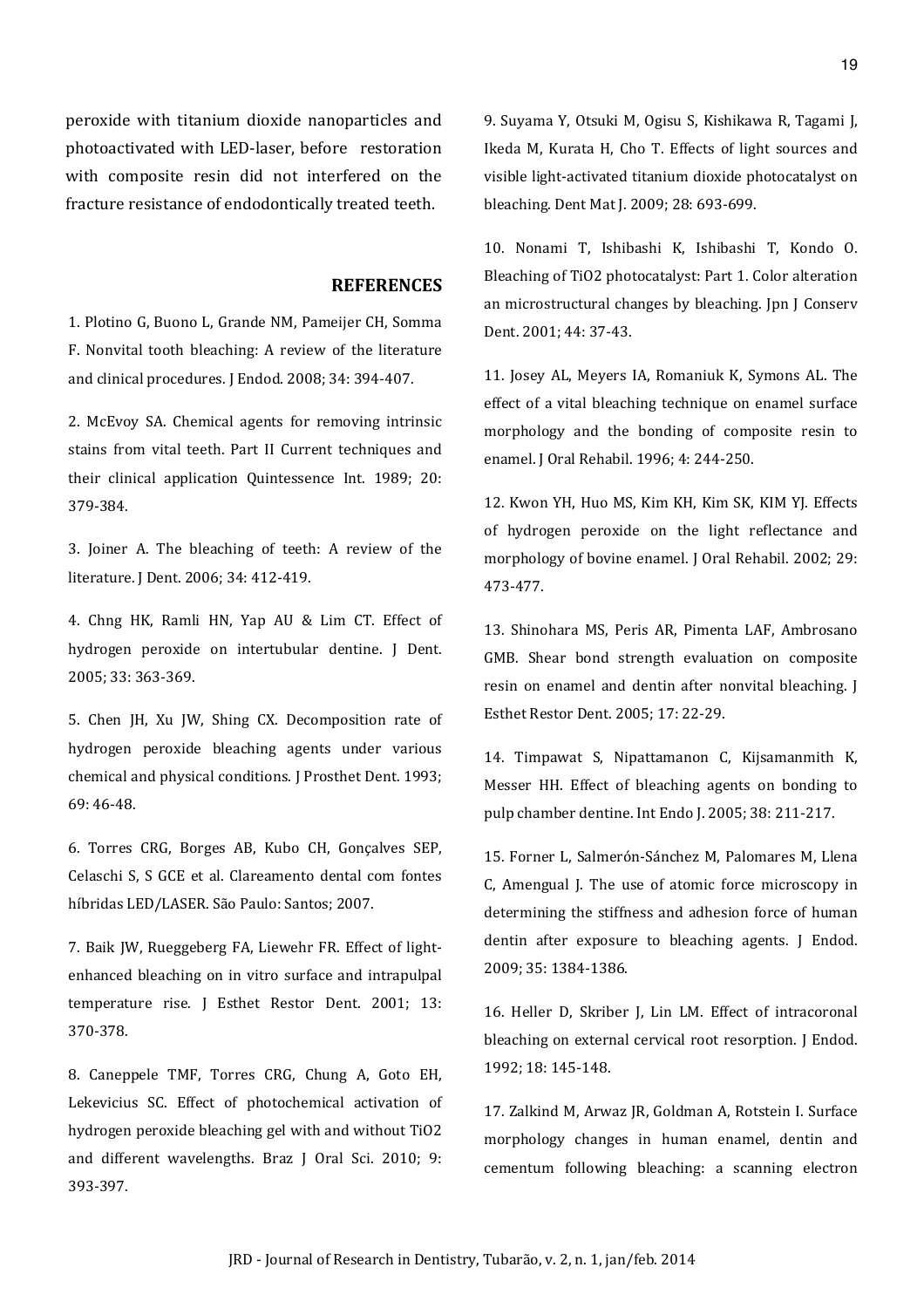microscopy study. Endod Dent Traumat. 1996; 12: 82:88.

18. Cavalli V, Shinohara MS, Ambrose W, Malafaia FM, Pereira PNR, Giannini M. Influence of intracoronal bleaching agents on the ultimate strength and ultrastructure morphology of dentine. Int Endo J. 2009: 42: 568-575.

19. Carrasco LD, Fröner IC, Corona SAM, Pécora JD. Effect of internal bleaching agents on dentinal permeability of non-vital teeth: quantitative assessment. Dent Traumatol. 2003; 19: 85-89.

20. Carrasco LD, Guerisoli DMZ, Pécora JD, Fröner IC. Evaluation of dentin permeability after light activated internal dental bleaching. Dent Traumatol. 2007; 23: 30:34.

21. Chng HK, Yap AUJ, Wattanapayungkul P, Sim CPC. Effect of traditional and alternative intracoronal bleaching agents on microhardness of human dentine. J Oral Rehab. 2004; 31: 811-816.

22. Oliveira DP, Teixeira ECN, Ferraz CCR, Teixeira FB. Effect of intracoronal bleaching agents on dentin microhardness. J Endod. 2007; 33: 460-462.

23. Kuga MC, Reis JMSN, Fabrício S, Bonetti-Filho I, Campos EA, Faria G. Fracture strength of incisor crowns after intracoronal bleaching with sodium percarbonate. Dent Traumatol. 2012; 28: 238-242.

24. Pobbe POS, Viapiana R, Souza-Gabriel AE, Marchesan MA, Sousa-Neto MD, Silva-Sousa YTC, Silva RG. Coronal resistance to fracture of endodontically treated teeth submitted to light-activated bleaching. J Dent. 2008; 36: 935:939.

25. Torres CRG, Koga AF, Borges AB. The effects of antioxidant agents as neutralizers of bleaching agents on enamel bond strength. Braz J Oral Sci. 2006; 5: 971-976.

26. Gökçe B, Çömlekoglu ME, Özpinar B, Türkün M, Kaya AD. Effect of antioxidant treatment on bond strength of a luting resin to bleach enamel. J Dent. 2008; 36: 780:785.

27. Cunha LF, Furue AY, Mondelli RFL, Mondelli J. Compromised bond strength after root dentin deproteinization reversed with ascorbic acid. J Endod. 2010; 36: 130-134.

28. Khoroushi M, Feiz A, Khodamoradi R. Fracture resistance of endodontically-treated teeth: Effect of combination bleaching and an antioxidant. Oper Dent. 2010; 35: 530-537.

29. Freire A, Souza EM, Caldas DBM, Rosa EAR, França C, Bordin W, Carvalho RM, Vieira S. Reaction kinectics of sodium ascorbate and dental bleaching. J Dent. 2009; 37: 932-936.

30. Türkün M, Celik EU, Kaya AD, Arici M. Can the hydrogel form of sodium ascorbate be used to reverse compromised bond strength after bleaching? J Adhes Dent. 2009; 11: 35-40.

31. Zhao H, Li X, Wang J, Ou S, Weng J, Zhang X. Characterization of peroxide ions in hydroxyapatite lattice. J Biomed Mater Res. 2000; 52: 157-163.

32. Sasaki RT, Flório FM, Basting RT. Effect of 10% sodium ascorbate and  $10\%$  α-tocopherol in different formulations on the shear bond strength of enamel and dentin submitted to a home-use bleaching treatment. Oper Dent. 2009; 34: 746-752.

33. Sydney GB, Barletta FB, Sydney RB. In vitrp analysis of effects of heat used in dental bleaching on human dental enamel. Braz Dent J. 2002; 13: 166-169.

34. Tam LE, Kuo VY, Noroozi A. Effect of prolonged direct and indirect peroxide bleaching and fracture